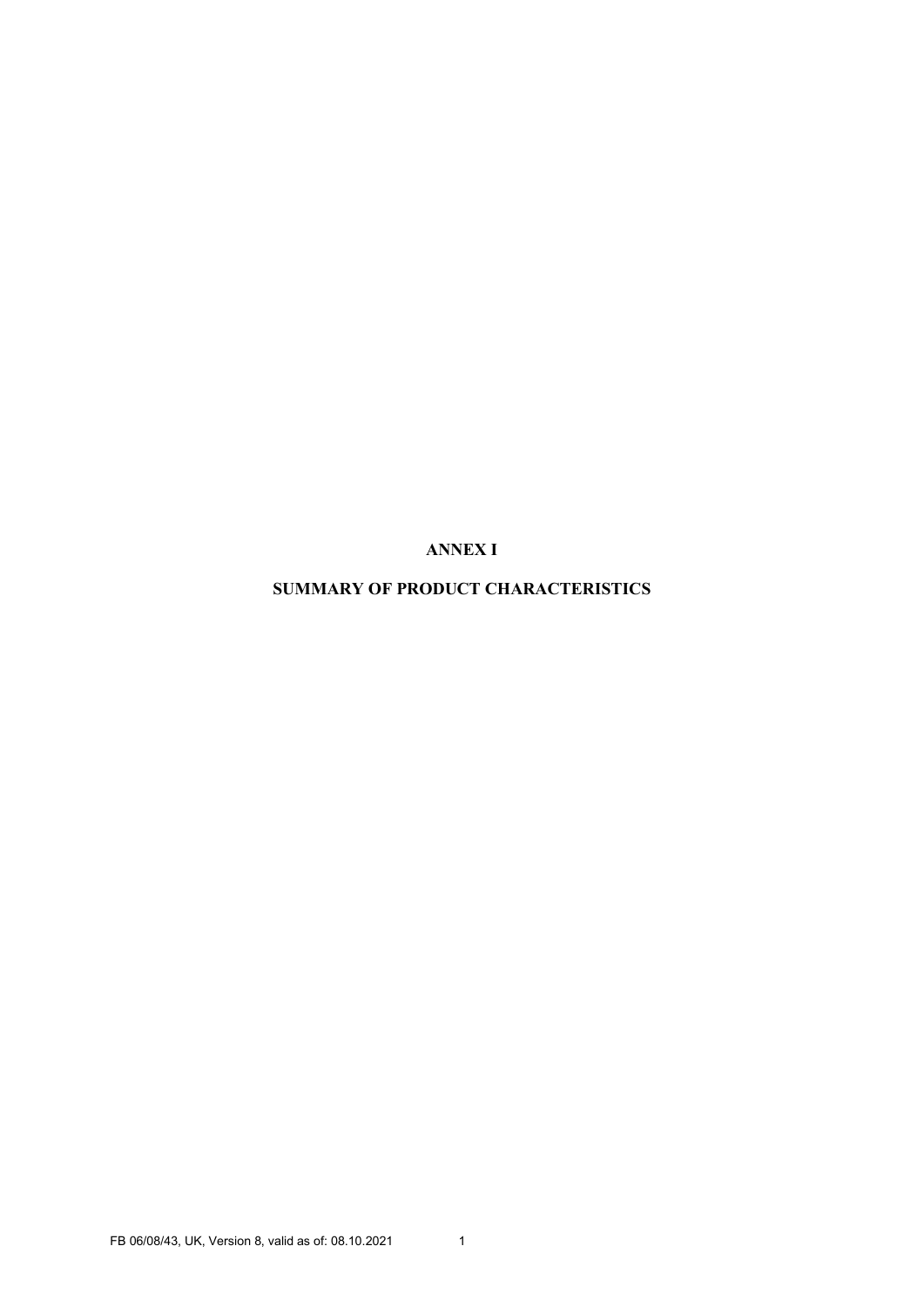This medicinal product is subject to additional monitoring. This will allow quick identification of new safety information. Healthcare professionals are asked to report any suspected adverse reactions. See section 4.8 for how to report adverse reactions.

## 1. NAME OF THE MEDICINAL PRODUCT

Spherox 10-70 spheroids/cm<sup>2</sup> implantation suspension

## 2. QUALITATIVE AND QUANTITATIVE COMPOSITION

### 2.1 General description

Spheroids of human autologous matrix-associated chondrocytes for implantation suspended in isotonic sodium chloride solution.

#### 2.2 Oualitative and quantitative composition

Spheroids are spherical aggregates of ex vivo expanded human autologous chondrocytes and selfsynthesized extracellular matrix.

Each pre-filled syringe or applicator contains a specific number of spheroids according to the defect size (10-70 spheroids/cm<sup>2</sup>) to be treated.

For the full list of excipients, see section 6.1.

### 3. PHARMACEUTICAL FORM

Implantation suspension.

White to yellowish spheroids of matrix-associated autologous chondrocytes in a clear, colourless solution.

## 4. CLINICAL PARTICULARS

#### 4.1 Therapeutic indications

Repair of symptomatic articular cartilage defects of the femoral condyle and the patella of the knee (International Cartilage Regeneration & Joint Preservation Society [ICRS] grade III or IV) with defect sizes up to  $10 \text{ cm}^2$  in adults.

#### 4.2 Posology and method of administration

Spherox is intended for autologous use only. It must be administered by a specialised orthopedic surgeon and in a medical facility.

Posology

10-70 spheroids are applied per square centimetre defect.

#### Paediatric population

The safety and efficacy of Spherox in children aged 15 to 18 years have not been established.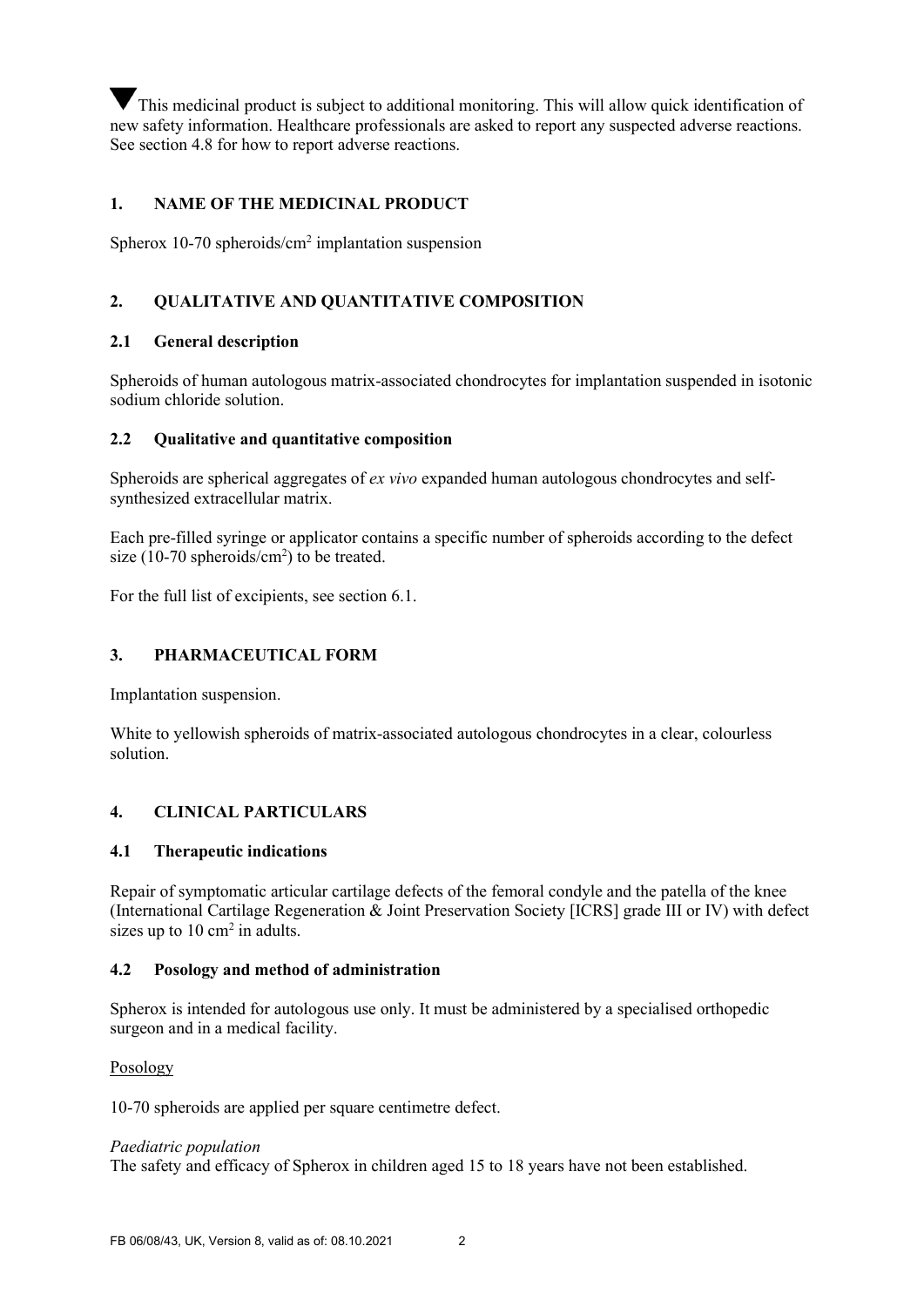The safety and efficacy of Spherox in children aged less than 15 years have not been established. No data are available.

### Elderly

The safety and efficacy of Spherox in patients aged over 50 years have not been established. No data are available.

### Method of administration

For intraarticular use.

Spherox is administered to patients by intraarticular implantation.

The implantation must be performed during a surgical procedure (preferably an arthroscopy or miniarthrotomy). A debridement of the defect area is required. The subchondral plate should not be damaged. The spheroids are provided in a pre-filled syringe or an applicator (stem length 150 mm (co.fix 150)). Spheroids should be applied evenly on the defect ground and, if necessary, spread over the whole defect area by means of surgical instruments. The spheroids self-adhere within 20 minutes onto the defect ground. Afterwards, the surgical wound can be closed without any additional cover of the treated area (e.g. periosteal flap, matrix), or any fixation of spheroids by using fibrin glue. The treatment of defect sizes up to  $10 \text{ cm}^2$  is eligible for single as well as adjacent defects (combined area).

Patients treated with Spherox have to undergo a specific rehabilitation program (see section 4.4). The program may take up to one year depending on the recommendation of the physician.

For information on preparation and handling of Spherox, please refer to section 6.6.

### 4.3 Contraindications

- Patients with not fully closed epiphyseal growth plate in the affected joint.
- Primary (generalised) osteoarthritis.
- Advanced osteoarthritis of the affected joint (exceeding grade II according to Kellgren and Lawrence).
- Infection with the hepatitits B virus (HBV), hepatitis C virus (HCV) or HIV I/II.

## 4.4 Special warnings and precautions for use

#### General

Spherox is an autologous medicinal product and must not be given to any other patient than the donor.

Prior to use, it must be verified if patient name matches the information of the patient/donor provided on the shipping documents and the product label. Also it needs to be checked if the correct order number (lot number) is on the primary package.

If the primary or secondary packaging is damaged and therefore unsterile, Spherox must not be applied.

The application of Spherox in patients with cartilage defects outside the knee joint is not recommended. The safety and efficacy of Spherox in patients with cartilage defects outside the femoral condyle and the patella of the knee have not been established. No data are available.

#### Precautions for use

Patients with local inflammations or acute as well as recent bone or joint infections should be temporarily deferred until the recovery from the infection is documented.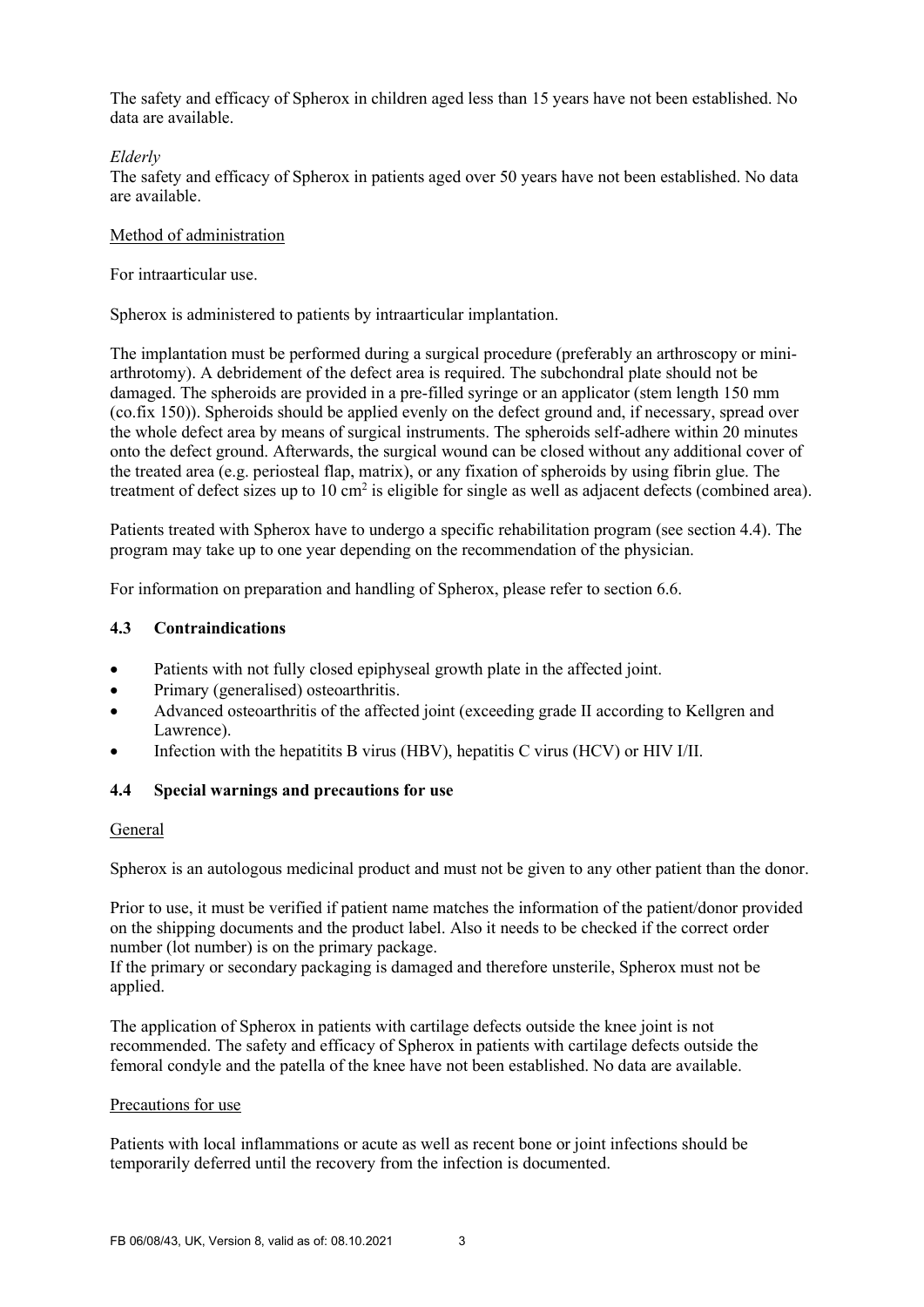In the pivotal studies of Spherox, patients were excluded if they had signs of chronic inflammatory diseases.

Concomitant joint problems like early osteoarthritis, subchondral bone defects, instability of the joint, lesions of ligaments or of the meniscus, abnormal weight distribution in the joint, varus or valgus malalignment, patellar malalignment or instability, and metabolic, inflammatory, immunological or neoplastic diseases of the affected joint are potential complicating factors. Untreated bone oedema corresponding with the cartilage defect to be treated may adversely affect the success of the procedure. If possible, concomitant joint problems should be corrected prior to or at the latest at the time of Spherox implantation.

For decision on treatment of facing defects ("kissing lesions" larger than ICRS grade II) the degree of overlap and location of the defects in the joint have to be taken into consideration.

Post-operative haemarthrosis occurs mainly in patients with a predisposition to haemorrhage or poor surgical haemorrhage control. The patient's haemostatic functions should be screened prior to surgery. Thromboprophylaxis should be administered according to local guidelines.

Application of Spherox in obese patients is not recommended.

#### Rehabilitation

After implantation, the patient should follow an appropriate rehabilitation schedule. Physical activity should be resumed as recommended by the physician. Too early and vigorous activity may compromise the grafting and the durability of clinical benefit from Spherox.

Compliance with an adequate rehabilitation programme after implantation (especially for patients with mental disorders or addiction) should be warranted.

#### Cases in which Spherox cannot be supplied

If the manufacturing of spheroids has failed or if the release criteria are not fulfilled, e.g. due to insufficient biopsy quality, the medicinal product cannot be delivered. The physician will be informed immediately.

#### 4.5 Interaction with other medicinal products and other forms of interaction

No interaction studies have been performed.

Locally applied antibiotics or disinfectants may have potential toxicity on articular cartilage and it is not recommended that Spherox comes into direct contact with those substances. In the pivotal studies of Spherox, patients were excluded if they were under medical treatment with corticosteroids.

#### 4.6 Fertility, pregnancy and lactation

#### Pregnancy and breast-feeding

No clinical data on exposed pregnancies are available for autologous chondrocytes or spheroids from autologous chondrocytes.

As Spherox is used to repair cartilage defects of the joint and is therefore implanted during a surgical procedure, it is not recommended for use in pregnant or breast-feeding women.

### Fertility

There are no data on possible effects of Spherox treatment on fertility.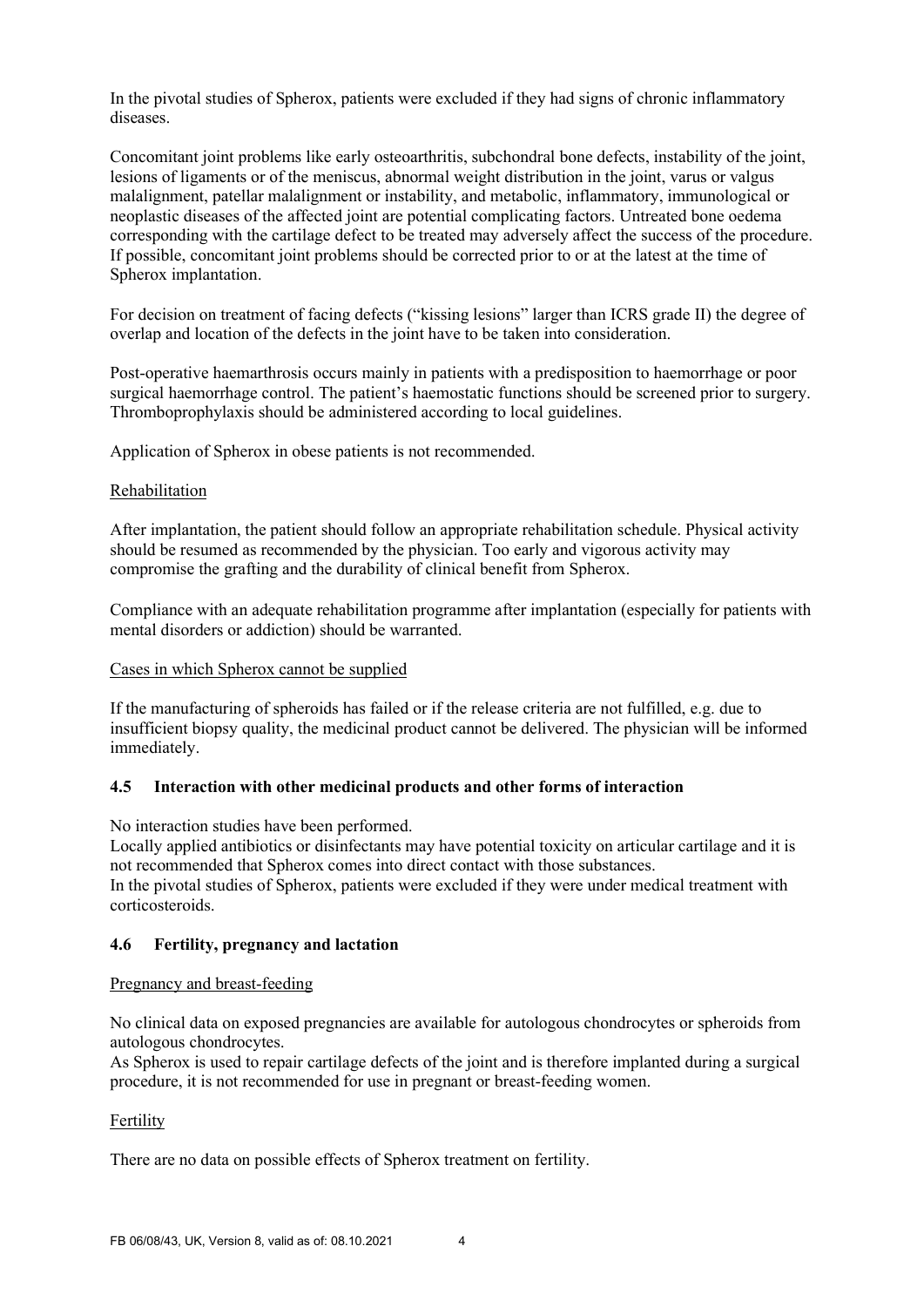## 4.7 Effects on ability to drive and use machines

The surgical procedure will have a major influence on the ability to drive and use machines. Also, during the rehabilitation period, the ability to drive and use machines may be restricted due to reduced mobility. Therefore, patients should consult their treating physician and follow his/her advice strictly.

## 4.8 Undesirable effects

## Summary of safety profile

Information on adverse reactions in from clinical trials as well as from post-marketing experience are available. During treatment with Spherox surgery-related (implantation) or Spherox-related adverse reactions may occur.

## Tabulated list of adverse reactions

The adverse reactions related to Spherox are displayed by system organ class and frequency in Table 1 below: very common ( $\geq 1/10$ ); common ( $\geq 1/100$  to  $\leq 1/10$ ); uncommon ( $\geq 1/1,000$  to  $\leq 1/100$ ); rare  $\geq 1/10,000$  to  $\leq 1/1,000$ ; very rare  $\leq 1/10,000$ ; and not known (cannot be estimated from the available data). Within each frequency grouping, undesirable effects are presented in order of decreasing seriousness.

| <b>System Organ Class (SOC)</b>    | <b>Frequency</b> | <b>Adverse Reaction</b> |
|------------------------------------|------------------|-------------------------|
| <b>Infections and infestations</b> | Rare             | Cellulitis              |
|                                    |                  | Osteomyelitis           |
| <b>Immune system disorders</b>     | Rare             | Hypersensitivity        |
| <b>Musculoskeletal and</b>         | Common           | Bone marrow oedema,     |
| connective tissue disorders        |                  | Joint effusion,         |
|                                    |                  | Arthralgia,             |
|                                    |                  | Joint swelling          |
|                                    | Uncommon         | Joint noise,            |
|                                    |                  | Joint lock,             |
|                                    |                  | Synovial cyst           |
|                                    | Rare             | Chondromalacia,         |
|                                    |                  | Osteochondrosis,        |
|                                    |                  | Osteonecrosis,          |
|                                    |                  | Osteophyte formation,   |
|                                    |                  | Arthritis infective     |
|                                    | Not known        | Arthrofibrosis          |
| <b>General disorders and</b>       | Uncommon         | Pain,                   |
| administration site                |                  | Gait disturbance        |
| conditions                         |                  |                         |
| Injury, poisoning and              | Rare             | Hypertrophy,            |
| procedural complications           |                  | Graft delamination      |

## Table 1: Undesirable Effects related to Spherox

Description of selected adverse reactions

#### Graft delamination

Graft delamination describes the partial or complete detachment of the formed tissue from the subchondral bone and the surrounding cartilage. A complete graft delamination is a serious complication which can be accompanied by pain. Risk factors are in particular non-treatment of concomitant diseases, such as joint instability or to renege on the rehabilitation protocol.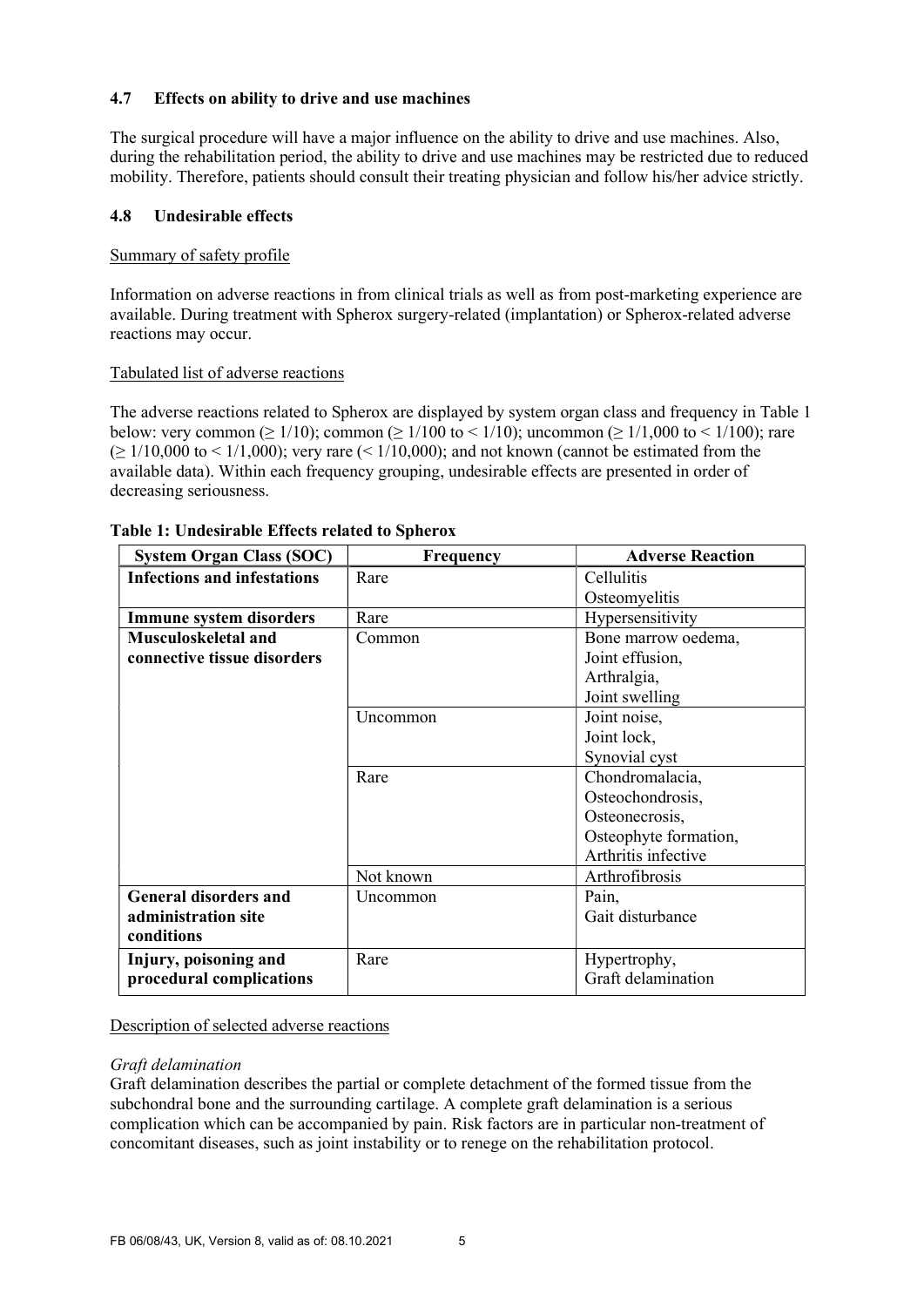### Hypertrophy of the transplant

A symptomatic hypertrophy of the transplant may occur during treatment with Spherox resulting in pain.

Adverse reactions related to the surgical procedure:

The following adverse reactions considered surgery-related have been reported during the course of the clinical trials and/or from spontaneous sources:

- SOC Infections and infestations: pneumonia (not known)
- SOC Vascular disorders: lymphoedema (uncommon), thrombophlebitis (rare), deep vein thrombosis (uncommon), haematoma (rare)
- SOC Respiratory, thoracic and mediastinal disorders: pulmonary embolism (uncommon)
- SOC Skin and subcutaneous tissue disorder: scar pain (uncommon)
- SOC Musculoskeletal and connective tissue disorders: joint effusion (common), arthralgia (common), joint swelling (common), tendonitis (uncommon), muscular weakness (uncommon), patellofemoral pain syndrome (uncommon), osteonecrosis (rare)
- SOC General disorders and administration site conditions: pain (uncommon), gait disturbance (uncommon), discomfort (very rare)
- SOC Injury, poisoning and procedural complications: ligament sprain (uncommon), suture-related complication (rare), wound dehiscence (rare)

### Reporting of suspected adverse reactions

Reporting suspected adverse reactions after authorisation of the medicinal product is important. It allows continued monitoring of the benefit/risk balance of the medicinal product. Healthcare professionals are asked to report any suspected adverse reactions via the Yellow Card Scheme (www.mhra.gov.uk/yellowcard).

#### 4.9 Overdose

In cases where the recommended dose was significantly exceeded (up to 170 spheroids/cm<sup>2</sup> in an investigator-initiated trial with a follow-up period of 12 months), no negative effects were observed.

## 5. PHARMACOLOGICAL PROPERTIES

#### 5.1 Pharmacodynamic properties

Pharmacotherapeutic group: Other drugs for disorders of the musculo-skeletal system, ATC code: M09AX02

#### Mechanism of action

Autologous chondrocyte implantation (ACI) is based on the extraction of the patient's own chondrocytes isolated from healthy cartilage, their culture *in vitro* and their subsequent implantation into the cartilage defect. Spherox is cultured and implanted as three-dimensional spheroids.

#### Clinical efficacy

Since 2004, Spherox has been available on a named patient basis for the treatment of cartilage defects classified as Outerbridge grade 3 or 4 or ICRS grade III or IV (Outerbridge 1961, ICRS Cartilage Injury Evaluation Package 2000). Mainly, patients were treated with cartilage defects in knee.

Spherox has been analysed in a prospective, randomized, uncontrolled open-label, multicentre Phase II clinical trial including 75 patients with focal cartilage defects (ICRS grade III or IV) in the knee with a defect size of 4-10 cm<sup>2</sup>. Twenty-five patients were treated with 10-30 spheroids/cm<sup>2</sup> defect, 25 with 40-70 spheroids/cm² defect and 25 with 3-7 spheroids/cm² defect. The intention-to-treat (ITT)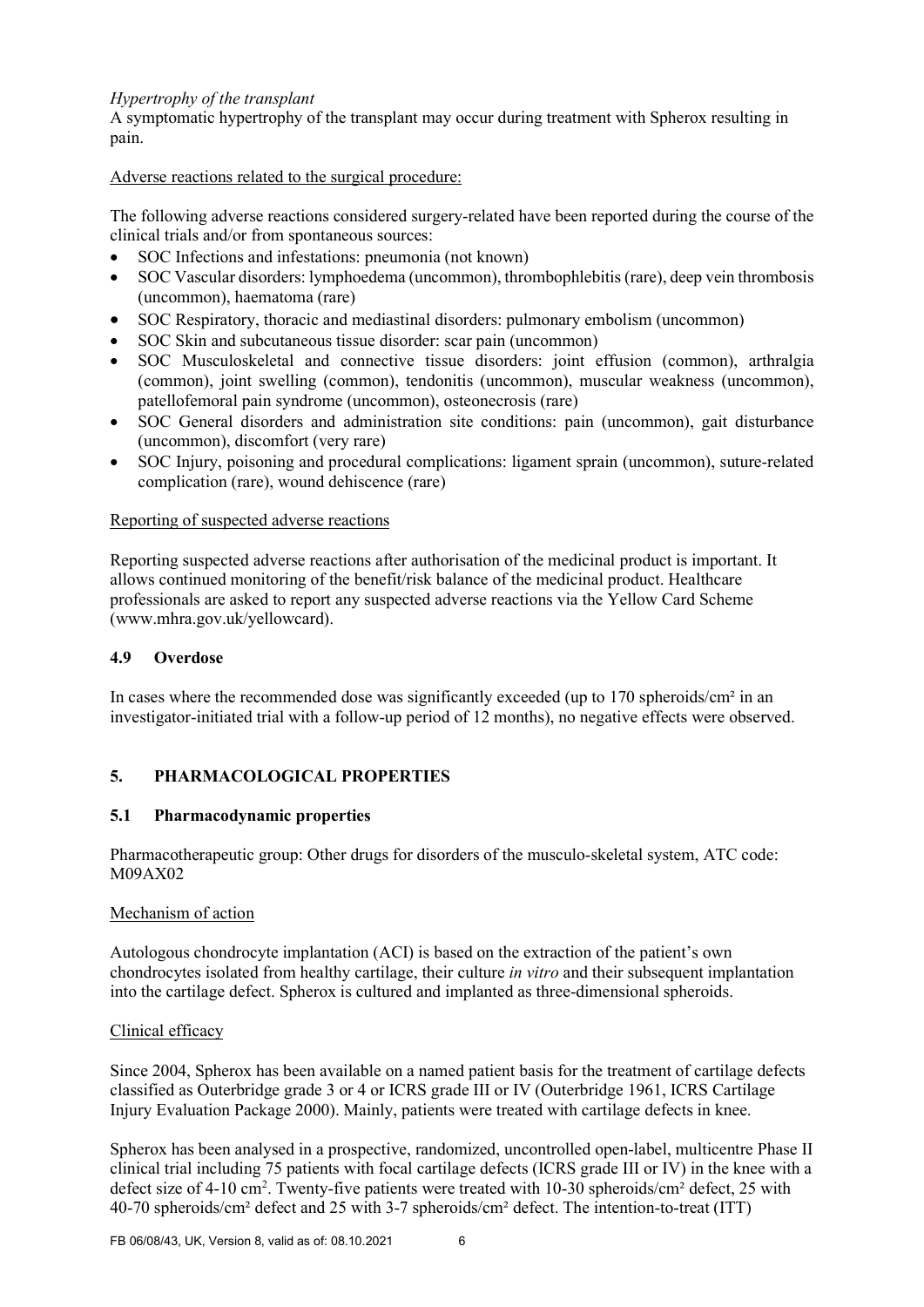population consisted of 73 patients. The mean patient age was 34 years (range 19 to 48 years) with a mean body mass index (BMI) of 25.2. In all three dose groups a significant improvement ( $\alpha$  < 0.05) of the KOOS (Knee Injury and Osteoarthritis Outcome Score) after 12, 24, 36, 48 and 60 months compared to before treatment could be observed. For 'all dose groups' the mean overall KOOS increased in the first year after treatment from  $57.0 \pm 15.2$  to  $73.4 \pm 17.3$  on a scale from 0 (worst) to 100 (best) and continued to increase slightly, reaching  $74.6 \pm 17.6$  after 18 months,  $73.8 \pm 18.4$  after two years,  $77.0 \pm 17.8$  after three years,  $77.1 \pm 18.6$  after four years and  $76.9 \pm 19.3$  at final follow-up after five years. Changes within each dose group were of similar magnitude, and the three betweengroup (pairwise) analyses did not reveal any statistically significant differences between the groups. Further patient scores, e.g. the International Knee Documentation Committee (IKDC; subjective evaluation of the knee) and the Lysholm score showed after 12, 24, 36, 48 and 60 months also a significant improvement in comparison to the value before treatment. Magnetic resonance imaging (MRI) results according to the Magnetic Resonance Observation of Cartilage Repair Tissue (MOCART) scoring system  $(0 = \text{worst result}; 100 = \text{best result})$  showed an improvement within the first 60 months from 59.8 at Visit 2 (3 months after treatment) up to 75.0 points in the group of patients treated with 3-7 spheroids/cm² defect, from 64.5 at Visit 2 up to 76.4 points in the dose group of 10-30 spheroids/cm² defect, and from 64.7 at Visit 2 up to 73.6 points

in the dose group of 40-70 spheroids/cm² defect.

Furthermore, a multicentre, prospective, randomised, controlled Phase III clinical trial was conducted. The objective of the study was to compare the efficacy and safety of the treatment of cartilage defects  $(1)$  to less than  $4 \text{ cm}^2$ ) at the femoral condyle of the knee joint with Spherox and microfracture treatment over a period of 5 years. Pivotal efficacy data were based on an interim analysis at 12 months after treatment. Additional statistical assessments were performed 24, 36, 48 and 60 months after treatment.

The treatment groups were balanced with respect to size, demography and disease background. The analysis population comprised 102 patients (41 women, 61 men) aged 37 years on average (range from 18 to 49 years) with a mean body mass index (BMI) of 25.8. Defect sizes ranged from 0.5 to 4 cm<sup>2</sup> . ICRS grades were mostly IV A, followed by IIIB and IIIA (56, 22 and 10 patients respectively). None of the patients had received prior treatment with microfracture for their lesion less than one year before screening.

The assessment of the 'overall KOOS' for the ITT population showed that both treatments yielded a statistically significant improvement relative to baseline (day before arthroscopy). For the patients treated with Spherox the mean overall KOOS (scale of  $0-100 \pm SD$ ) increased from 56.6  $\pm$  15.4 at baseline to  $81.5 \pm 17.3$  at 24 months after treatment. For patients treated by microfracture the mean overall KOOS increased from  $51.7 \pm 16.5$  to  $72.6 \pm 19.5$  after 24 months (p < 0.0001 for both treatment groups). With regard to the between-group analysis, the treatment with Spherox passed the test of non-inferiority compared with microfracture ( $\Delta$  of 6.1 with lower bound of CI equal to –0.4 at the 24 months assessment).

The results at later time points were consistent with these findings. At 60 months follow-up, overall KOOS was  $84.5 \pm 16.1$  after treatment with Spherox as compared to  $75.4 \pm 19.6$  after microfracture. The total MOCART scores 3, 12, 18, 24 until 60 months after treatment did not differ significantly between the two treatment groups.

IKDC subscores as well as results from the IKDC Current Health Assessment Form and the modified Lysholm score also revealed overall improvements from baseline in both treatment groups with numerically slightly better results in the Spherox group but with no statistical significance.

### 5.2 Pharmacokinetic properties

Due to the nature and intended clinical use of Spherox, conventional studies on pharmacokinetics, absorption, distribution, metabolism, and elimination are not applicable.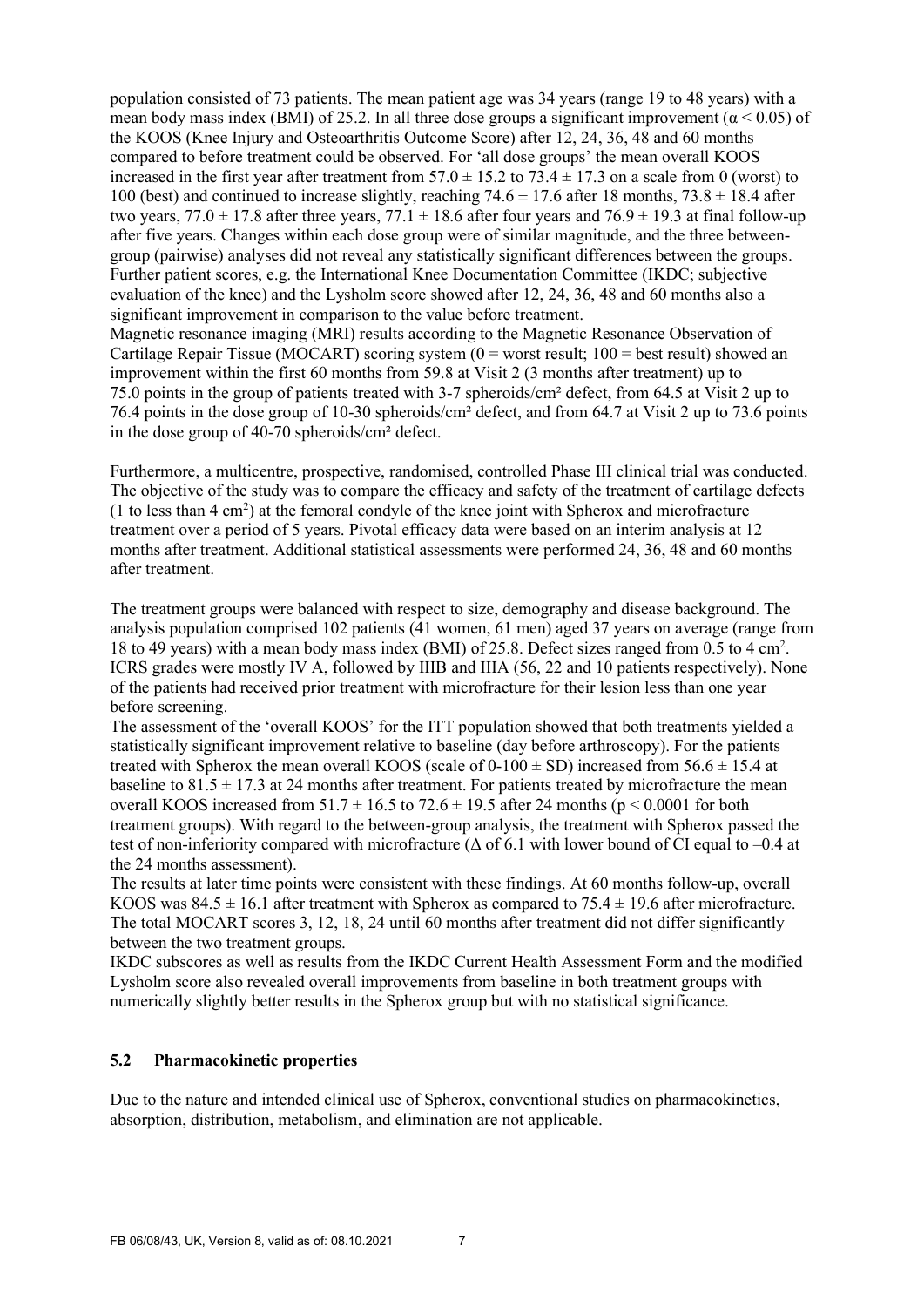# 5.3 Preclinical safety data

Ex vivo produced spheroids were implanted in mice (subcutaneous implantation of cartilage explants with human spheroids) or in minipigs (autologous spheroids implanted in cartilage defects). No signs of inflammation, synovitis, infections, rejection, hypertrophy or immune toxicity, tumourigenicity or biodistribution were observed.

A GLP-compliant examination of biodistribution and tumourigenicity in NSG mice showed no signs of biodistribution and/or migration from implanted human spheroids. No suspicion of potential tumourigenesis or increased prevalence of tumours due to the implanted spheroids was observed. In a sheep study, also no biodistribution was observed after injection of spheroids into the knee joint. This suggests that there are no risks for the use of spheroids in humans.

# 6. PHARMACEUTICAL PARTICULARS

## 6.1 List of excipients

Sodium chloride

# 6.2 Incompatibilities

In absence of compatibility studies, this medicinal product should not be mixed with other medicinal products.

## 6.3 Shelf life

72 hours

## 6.4 Special precautions for storage

Store at temperatures between 1 °C and 10 °C. Do not freeze. Do not irradiate. Do not open the outer packaging before use to prevent microbial contamination.

## 6.5 Nature and contents of container and special equipment for use, administration or implantation

The spheroids are provided in an applicator or a pre-filled syringe as primary packaging unit.

The applicator (stem length  $150 \text{ mm}$  (co.fix  $150$ )) is packed in a sterile tube and additionally surrounded by an extra bag. A tube may contain a maximum of two co.fix 150. The catheter of the applicator is made of thermoplastic polyurethane, the sealing plug on one side of acrylonitrile butadiene styrene and a silicone stopper on the other side. The applicator is delivered with an application device (sterile injection syringe).

The pre-filled syringe consists of a luer lock, a sealing ring and a cover cap. It is packed in a sterile tube with a screw-type cap and additionally surrounded by an extra bag. All parts of the pre-filled syringe are made of polypropylene, the sealing ring of isoprene. Silicone oil serves as lubricant. The pre-filled syringe is delivered with an application device (indwelling cannula or filter stem).

## Pack sizes

The number of primary packaging units delivered depends on the type of the primary packaging unit and the number of spheroids necessary for the specific defect size (10-70 spheroids/cm²).